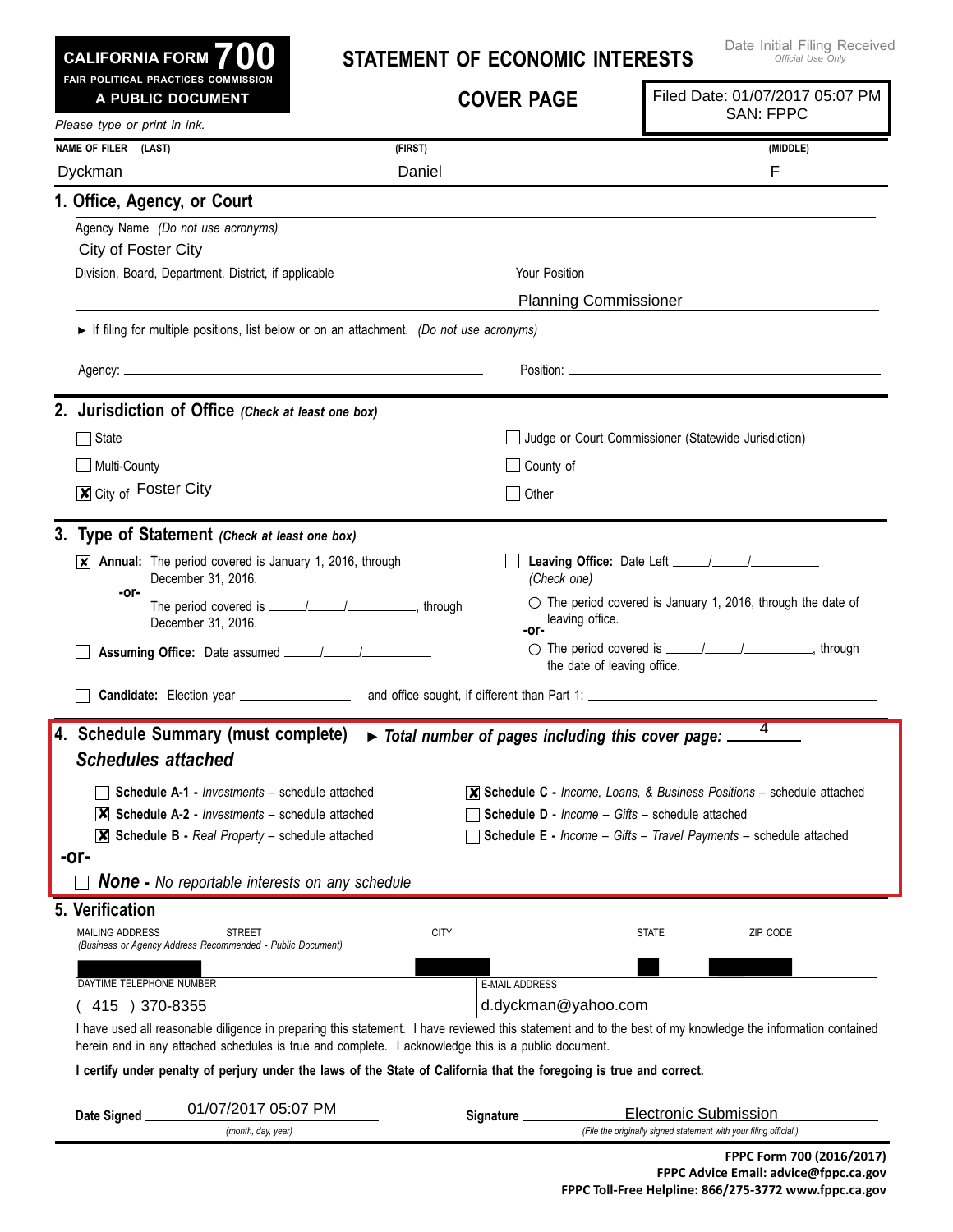## **Schedule A-2 Investments, Income, and Assets of Business Entities/Trusts**

(Ownership Interest is 10% or Greater)

**700 Fair Political Practices Commission**

**CALIFORNIA FORM**

Name

Daniel Dyckman

| 1. BUSINESS ENTITY OR TRUST                                                                                                                                                               | <b>1. BUSINESS ENTITY OR TRUST</b>                                                               |
|-------------------------------------------------------------------------------------------------------------------------------------------------------------------------------------------|--------------------------------------------------------------------------------------------------|
| Geoforensics                                                                                                                                                                              |                                                                                                  |
| Name                                                                                                                                                                                      | Name                                                                                             |
| 561-D Pilgrim Drive                                                                                                                                                                       |                                                                                                  |
| Address (Business Address Acceptable)                                                                                                                                                     | Address (Business Address Acceptable)                                                            |
| Check one                                                                                                                                                                                 | Check one                                                                                        |
| $\Box$ Trust, go to 2                                                                                                                                                                     | Trust, go to 2                                                                                   |
| <b>X</b> Business Entity, complete the box, then go to 2                                                                                                                                  | Business Entity, complete the box, then go to 2                                                  |
| <b>GENERAL DESCRIPTION OF THIS BUSINESS</b><br><b>Consulting Engineering</b>                                                                                                              | GENERAL DESCRIPTION OF THIS BUSINESS                                                             |
| IF APPLICABLE, LIST DATE:                                                                                                                                                                 | IF APPLICABLE, LIST DATE:                                                                        |
| FAIR MARKET VALUE                                                                                                                                                                         | FAIR MARKET VALUE                                                                                |
| $$0 - $1.999$                                                                                                                                                                             | $$0 - $1,999$                                                                                    |
| / 16                                                                                                                                                                                      | 1/16                                                                                             |
| $\frac{1}{2}$ / 16                                                                                                                                                                        | 16                                                                                               |
| \$2,000 - \$10,000                                                                                                                                                                        | $$2,000 - $10,000$                                                                               |
| <b>ACQUIRED</b>                                                                                                                                                                           | <b>ACQUIRED</b>                                                                                  |
| <b>DISPOSED</b>                                                                                                                                                                           | <b>DISPOSED</b>                                                                                  |
| $$10,001 - $100,000$                                                                                                                                                                      | \$10,001 - \$100,000                                                                             |
| $\boxed{\mathbf{X}}$ \$100,001 - \$1,000,000                                                                                                                                              | $$100,001 - $1,000,000$                                                                          |
| Over \$1,000,000                                                                                                                                                                          | Over \$1,000,000                                                                                 |
| NATURE OF INVESTMENT                                                                                                                                                                      | NATURE OF INVESTMENT                                                                             |
| Partnership $\boxed{\mathbf{X}}$ Sole Proprietorship                                                                                                                                      | Partnership   Sole Proprietorship                                                                |
| Other                                                                                                                                                                                     | Other                                                                                            |
| YOUR BUSINESS POSITION Senior engineer                                                                                                                                                    | YOUR BUSINESS POSITION _                                                                         |
| 2. IDENTIFY THE GROSS INCOME RECEIVED (INCLUDE YOUR PRO RATA                                                                                                                              | > 2. IDENTIFY THE GROSS INCOME RECEIVED (INCLUDE YOUR PRO RATA                                   |
| SHARE OF THE GROSS INCOME TO THE ENTITY/TRUST)                                                                                                                                            | SHARE OF THE GROSS INCOME TO THE ENTITY/TRUST)                                                   |
| \$10,001 - \$100,000                                                                                                                                                                      | $\frac{1}{2}$ \$10,001 - \$100,000                                                               |
| $$0 - $499$                                                                                                                                                                               | $$0 - $499$                                                                                      |
| <b>X</b> OVER \$100,000                                                                                                                                                                   | OVER \$100,000                                                                                   |
| $$500 - $1,000$                                                                                                                                                                           | $$500 - $1,000$                                                                                  |
| $$1,001 - $10,000$                                                                                                                                                                        | $$1,001 - $10,000$                                                                               |
| $\triangleright$ 3. LIST THE NAME OF EACH REPORTABLE SINGLE SOURCE OF                                                                                                                     | 3. LIST THE NAME OF EACH REPORTABLE SINGLE SOURCE OF                                             |
| INCOME OF \$10,000 OR MORE (Attach a separate sheet if necessary.)                                                                                                                        | INCOME OF \$10,000 OR MORE (Attach a separate sheet if necessary.)                               |
| X Names listed below<br>  None<br>or                                                                                                                                                      | Names listed below<br>None or                                                                    |
| Pacific Peninsula Group; MDY Properties; Sansome<br>Heights, LLC; Regatta Residential Association; Lorber,<br>greenfield & Polito, LLP; Hardiman & Carroll; Otto Miller;<br>Harmesh Saini |                                                                                                  |
| $\blacktriangleright$ 4. INVESTMENTS AND INTERESTS IN REAL PROPERTY HELD OR                                                                                                               | ▶ 4. INVESTMENTS AND INTERESTS IN REAL PROPERTY HELD OR                                          |
| LEASED BY THE BUSINESS ENTITY OR TRUST                                                                                                                                                    | LEASED BY THE BUSINESS ENTITY OR TRUST                                                           |
| Check one box:                                                                                                                                                                            | Check one box:                                                                                   |
| INVESTMENT                                                                                                                                                                                | INVESTMENT                                                                                       |
| <b>REAL PROPERTY</b>                                                                                                                                                                      | <b>REAL PROPERTY</b>                                                                             |
| Name of Business Entity, if Investment, or                                                                                                                                                | Name of Business Entity, if Investment, or                                                       |
| Assessor's Parcel Number or Street Address of Real Property                                                                                                                               | Assessor's Parcel Number or Street Address of Real Property                                      |
| Description of Business Activity or                                                                                                                                                       | Description of Business Activity or                                                              |
| City or Other Precise Location of Real Property                                                                                                                                           | City or Other Precise Location of Real Property                                                  |
| FAIR MARKET VALUE                                                                                                                                                                         | FAIR MARKET VALUE                                                                                |
| IF APPLICABLE, LIST DATE:                                                                                                                                                                 | IF APPLICABLE, LIST DATE:                                                                        |
| $$2,000 - $10,000$                                                                                                                                                                        | $$2,000 - $10,000$                                                                               |
| 16                                                                                                                                                                                        | 16                                                                                               |
| 16                                                                                                                                                                                        | 16                                                                                               |
| $$10,001 - $100,000$                                                                                                                                                                      | $$10,001 - $100,000$                                                                             |
| <b>ACQUIRED</b>                                                                                                                                                                           | <b>ACQUIRED</b>                                                                                  |
| <b>DISPOSED</b>                                                                                                                                                                           | <b>DISPOSED</b>                                                                                  |
| $$100,001 - $1,000,000$                                                                                                                                                                   | $$100,001 - $1,000,000$                                                                          |
| Over \$1,000,000                                                                                                                                                                          | Over \$1,000,000                                                                                 |
| NATURE OF INTEREST<br>Property Ownership/Deed of Trust<br>Stock<br>Partnership                                                                                                            | NATURE OF INTEREST<br>Property Ownership/Deed of Trust<br>Stock<br>Partnership<br>$\blacksquare$ |
| Leasehold                                                                                                                                                                                 | Leasehold                                                                                        |
| Other _                                                                                                                                                                                   | Other _                                                                                          |
| Yrs. remaining                                                                                                                                                                            | Yrs. remaining                                                                                   |
| Check box if additional schedules reporting investments or real property                                                                                                                  | Check box if additional schedules reporting investments or real property                         |
| are attached                                                                                                                                                                              | are attached                                                                                     |

**FPPC Form 700 (2016/2017) Sch. A-2**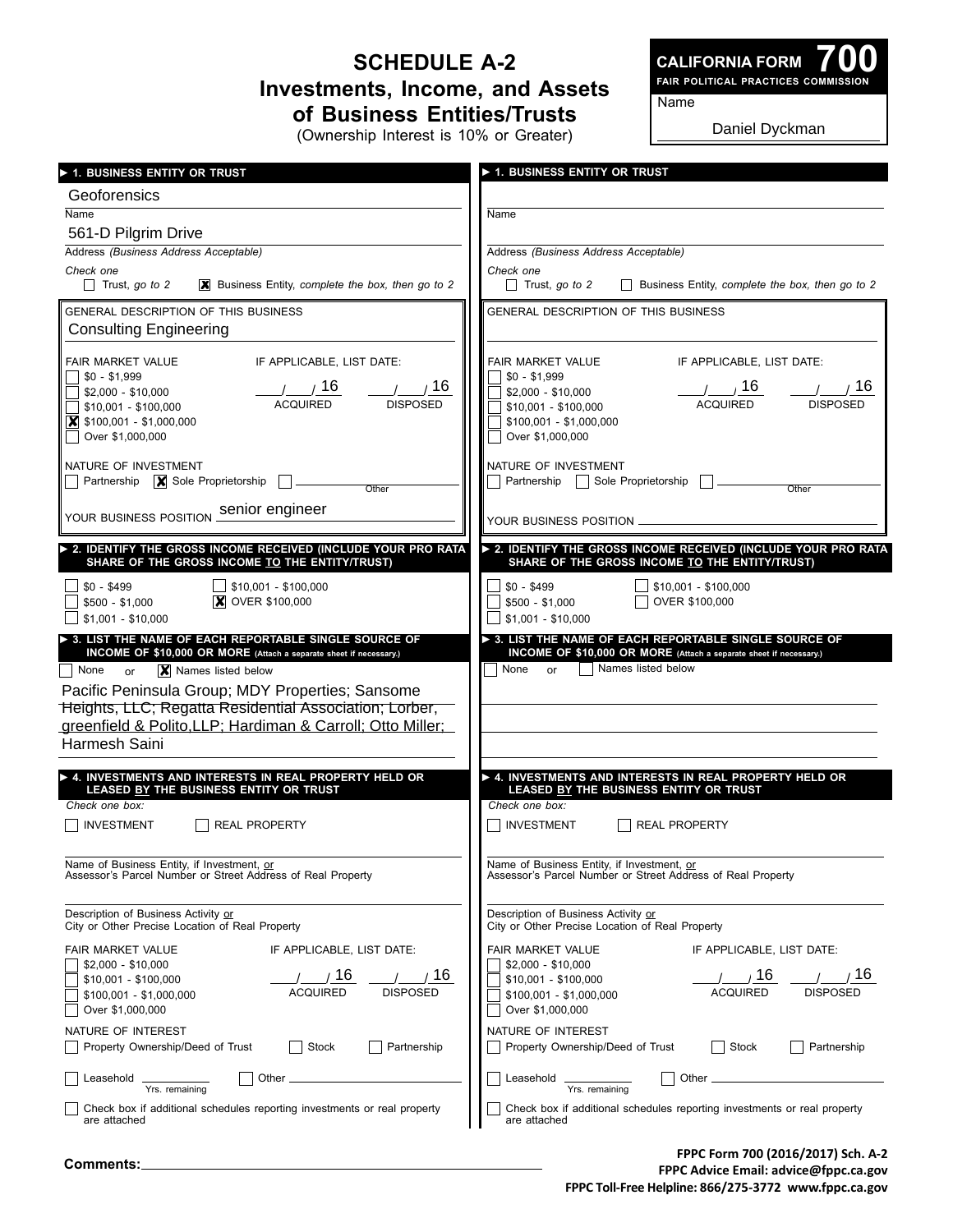## **Schedule B Interests in Real Property**

(Including Rental Income)

**700 Fair Political Practices Commission**

Name

Daniel Dyckman

| ASSESSOR'S PARCEL NUMBER OR STREET ADDRESS                                                                                                                                                                            | ASSESSOR'S PARCEL NUMBER OR STREET ADDRESS                                                                                                                                                           |  |
|-----------------------------------------------------------------------------------------------------------------------------------------------------------------------------------------------------------------------|------------------------------------------------------------------------------------------------------------------------------------------------------------------------------------------------------|--|
| <b>CITY</b>                                                                                                                                                                                                           | <b>CITY</b>                                                                                                                                                                                          |  |
| IF APPLICABLE, LIST DATE:<br><b>FAIR MARKET VALUE</b><br>$$2,000 - $10,000$<br>16<br>16<br>\$10,001 - \$100,000<br><b>ACQUIRED</b><br><b>DISPOSED</b><br>$$100,001 - $1,000,000$<br>$\triangleright$ Over \$1,000,000 | <b>FAIR MARKET VALUE</b><br>IF APPLICABLE, LIST DATE:<br>$$2,000 - $10,000$<br>16<br>16<br>\$10,001 - \$100,000<br><b>ACQUIRED</b><br><b>DISPOSED</b><br>\$100,001 - \$1,000,000<br>Over \$1,000,000 |  |
| NATURE OF INTEREST                                                                                                                                                                                                    | NATURE OF INTEREST                                                                                                                                                                                   |  |
| <b>X</b> Ownership/Deed of Trust<br>Easement                                                                                                                                                                          | Ownership/Deed of Trust<br>Easement                                                                                                                                                                  |  |
| Leasehold<br>Other<br>Yrs. remaining                                                                                                                                                                                  | Leasehold _<br>Other<br>Yrs. remaining                                                                                                                                                               |  |
| IF RENTAL PROPERTY, GROSS INCOME RECEIVED                                                                                                                                                                             | IF RENTAL PROPERTY, GROSS INCOME RECEIVED                                                                                                                                                            |  |
| $$0 - $499$<br>$\sqrt{\ }}$ \$1,001 - \$10,000<br>$$500 - $1,000$                                                                                                                                                     | $$0 - $499$<br>$$500 - $1,000$<br>$$1,001 - $10,000$                                                                                                                                                 |  |
| $\overline{\mathsf{x}}$ \$10,001 - \$100,000<br>OVER \$100,000                                                                                                                                                        | $$10,001 - $100,000$<br>OVER \$100,000                                                                                                                                                               |  |
| SOURCES OF RENTAL INCOME: If you own a 10% or greater<br>interest, list the name of each tenant that is a single source of<br>income of \$10,000 or more.<br>  None<br>Jason Bollinger                                | SOURCES OF RENTAL INCOME: If you own a 10% or greater<br>interest, list the name of each tenant that is a single source of<br>income of \$10,000 or more.<br>None                                    |  |
|                                                                                                                                                                                                                       |                                                                                                                                                                                                      |  |

\* You are not required to report loans from commercial lending institutions made in the lender's regular course of business on terms available to members of the public without regard to your official status. Personal loans and loans received not in a lender's regular course of business must be disclosed as follows:

| NAME OF LENDER*                                       | NAME OF LENDER*                                 |  |  |
|-------------------------------------------------------|-------------------------------------------------|--|--|
| ADDRESS (Business Address Acceptable)                 | ADDRESS (Business Address Acceptable)           |  |  |
| BUSINESS ACTIVITY, IF ANY, OF LENDER                  | BUSINESS ACTIVITY, IF ANY, OF LENDER            |  |  |
| <b>INTEREST RATE</b><br>TERM (Months/Years)           | <b>INTEREST RATE</b><br>TERM (Months/Years)     |  |  |
| -%<br>None                                            | None<br>-%                                      |  |  |
| HIGHEST BALANCE DURING REPORTING PERIOD               | HIGHEST BALANCE DURING REPORTING PERIOD         |  |  |
| $S1,001 - S10,000$<br>$$500 - $1,000$<br>$\mathbf{1}$ | $\vert$   \$1,001 - \$10,000<br>\$500 - \$1,000 |  |  |
| OVER \$100,000<br>$\frac{1}{2}$ \$10,001 - \$100,000  | OVER \$100,000<br>\$10,001 - \$100,000          |  |  |
| Guarantor, if applicable                              | Guarantor, if applicable                        |  |  |